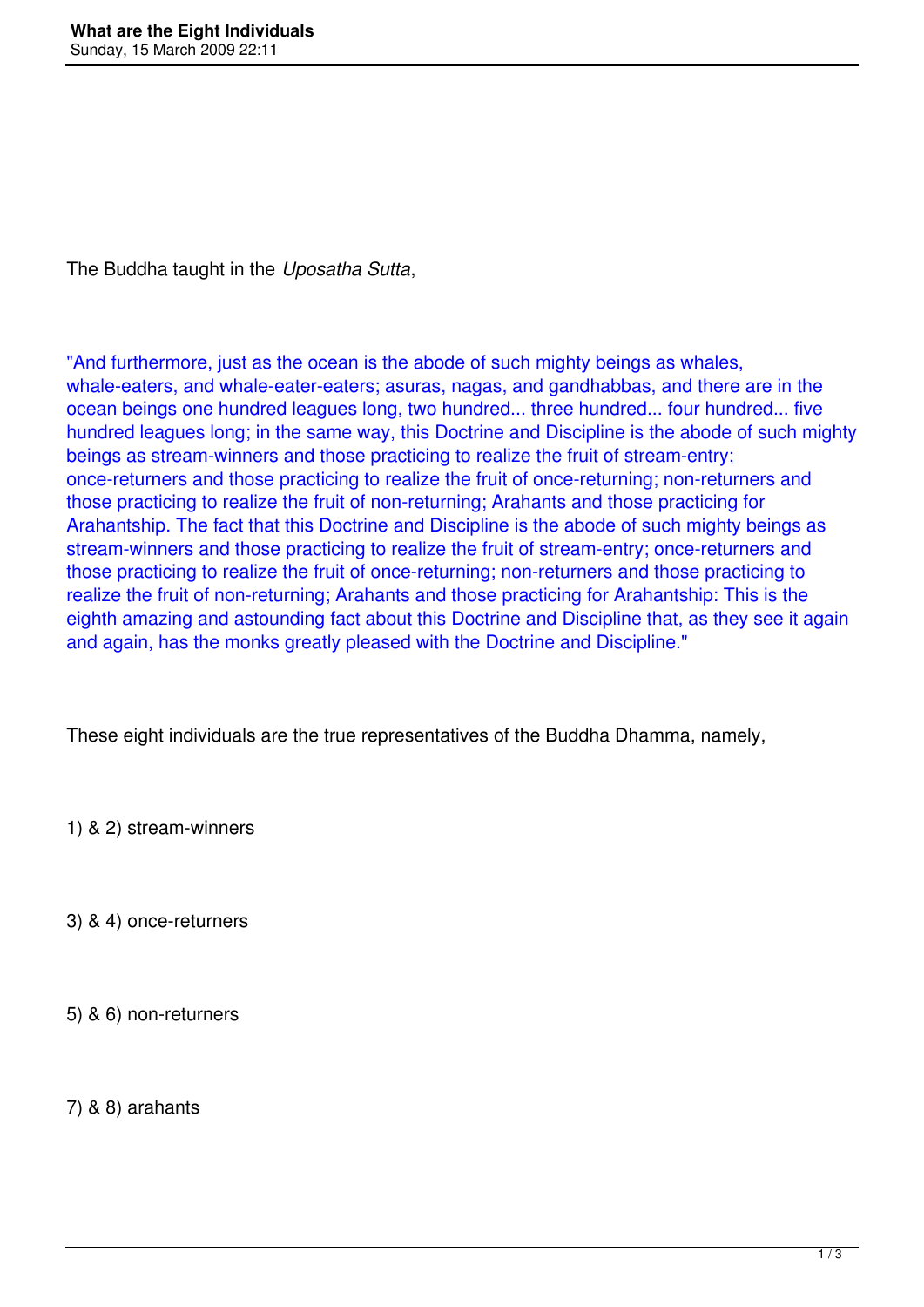However, it must be clarified here that those who are not practicing the right path to realize nibbāna are not included here, and merely "aspiring" to become one of the four Noble Ones is NOT one of the eight individuals.

One must be practicing the Eightfold Noble Path to a certain extent in order to be recognized as one of the eight individuals.

The "Noble Ones" means the ones who have attained one of the Four Noble Fruits, and they are:

1) **The stream-winner (***sotapanna***)**: is one who has become free from the first three of the ten fetters which bind beings to the sensuous sphere, namely, personality belief, sceptical doubt, and attachment to mere rules and rituals. At this stage, one has realized nibbāna for the first time, and there are 7 more rebirths utmost.

2) **The once-returner (***sakadagami***)**: has weakened the fourth and fifth of the ten fetters, sensuous craving and ill-will. There are two more rebirths utmost.

3) **The non-returner (***anagami***)**: becomes fully free from the above-mentioned five lower fetters and is no longer reborn in the sensuous sphere. There are one more rebirth utmost.

4) **Arahantship**: through the path of arahant one further becomes free of the last five fetters: craving for fine-material existence (in celestial worlds), craving for immaterial (purely mental) existence, conceit, restlessness, and ignorance. There is no more rebirth.

These are the four Noble Persons in Buddhism, and they are the ones who have personally realized nibbāna in this very life.

"These are the eight amazing and astounding facts about this Doctrine and Discipline that, as they see them again and again, have the monks greatly pleased with the Doctrine and